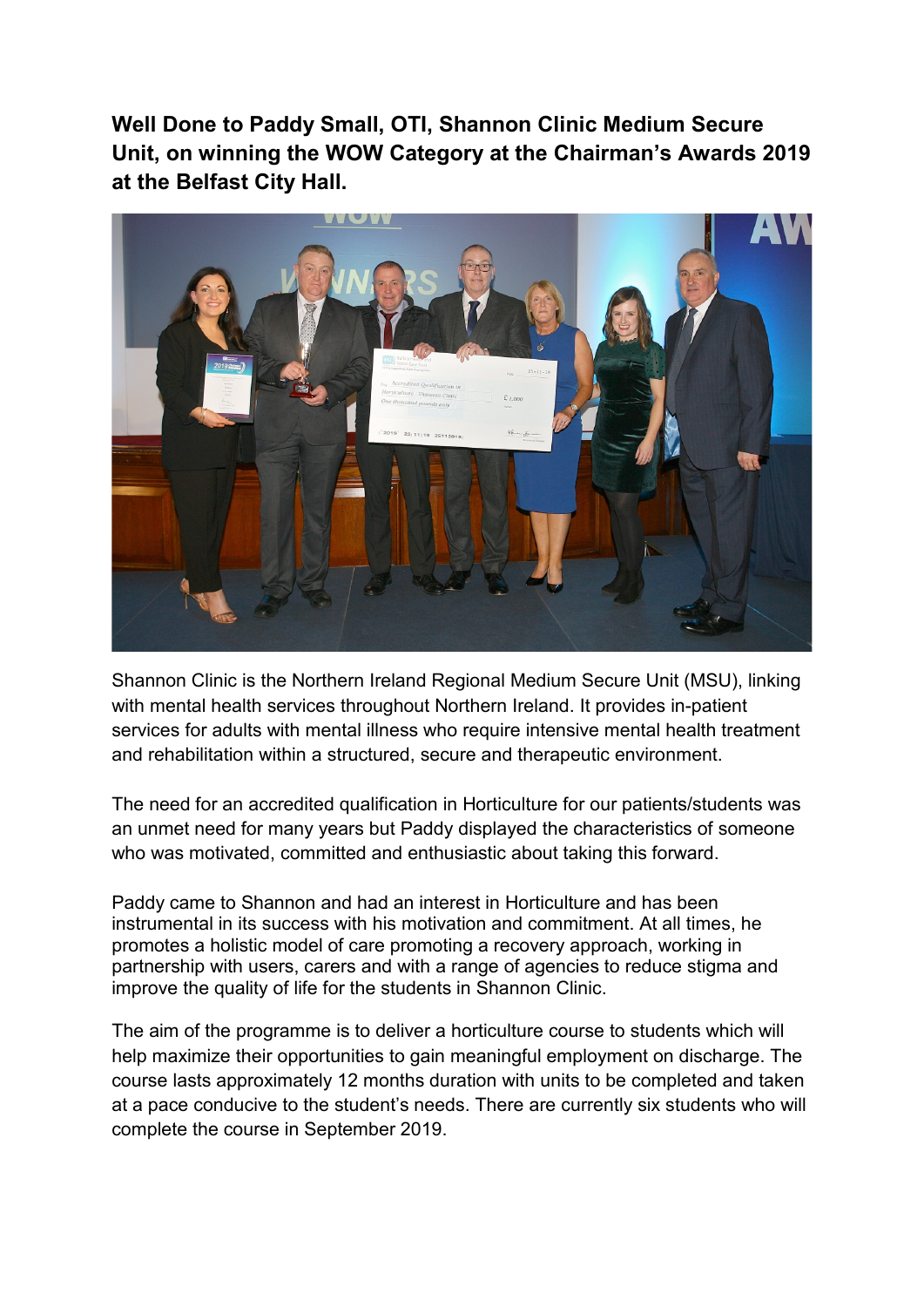The manner that Paddy interacts with his students inspires them to become involved in Horticulture. He has excellent interpersonal skills that make patients feel at ease and valued. He demonstrates the Trust's core values:

- Dignity and Respect.
- Openness and Trust,
- Leading Edge Learning and Development, and
- Accountability.

**Patient Feedback:** *Gentleman, brilliant person, sound, good teacher, a wealth of knowledge, easy going, a great help, loves his work, pleasure to work with, good crack, pleasant to talk to, never a bad word to say about him, nothing is a bother, will work towards getting things done.* 

The students have planted 10,000 native species of trees on the Knockbracken site, 4,000 sponsored by the then patients fund and recently assisting the Forestry Commission to plant 6,000 trees for the Queens Commonwealth jubilee celebrations.

The learning for the students from pruning foliage around the grounds is that they can identify the native species of trees onsite and carry out a test paper for unit 150 identifying the same.

**Staff Feedback**: *Flexible, helpful across the clinic when required, easy going, approachable, therapeutic working relationship with patients, speaks to patients in a respectful manner, builds on the patients strengths.*

Carers receive the end product of the work and feedback to carers on how the students are getting on.

Paddy promotes positive risk taking in an environment where it would be easier to focus on the physical security and less on relational security. His therapeutic alliance with patients is measured by the fact that there haven't been any incidents when students are taking part in Horticulture

- **Spring:** He fills baskets for carers, other Wards on site and staff. Landscaping on the site.
- **Summer:** Amenity Horticulture works on site.
- **Autumn**: Paddy and his students regularly observe and record for pest disease and disorder and care for the health of the trees
- **Winter:** At Christmas time, he involves his students in gathering materials around the site and making for their relatives and resale to staff and others on site.